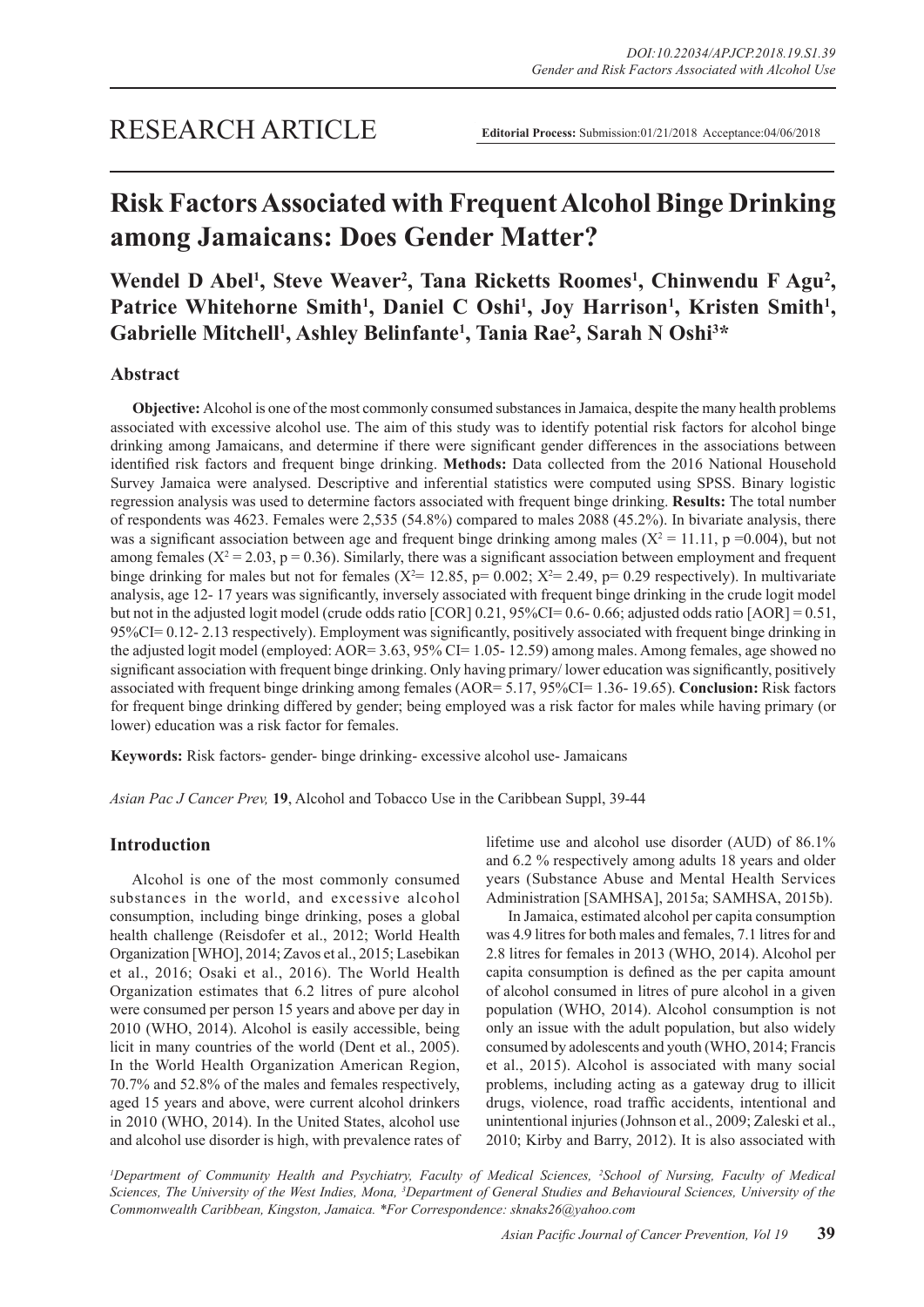#### *Wendel D Abel et al*

several medical conditions worldwide, including cancers, cardiovascular diseases, cognitive impairment (WHO, 2009; Schutze et al., 2011; Ferrari et al., 2014; WHO, 2014). In spite of these known social, behavioural and medical problems associated with excessive alcohol use, large proportions of people still drink it. Understanding why people drink alcohol to the varying extent they do has preoccupied researchers as they search for sociodemographic and other factors that reinforce or mitigate alcohol drinking behaviour.

Available evidence suggests that gender influences alcohol consumption, with males having higher risks of engaging in alcohol drinking and excessive alcohol drinking than females (Wilsnack et al., 2009; WHO, 2014). Furthermore, among many other socio-demographic factors being male, single, young and being light-skinned black were also associated with development of alcohol use disorders (Reisdofer, 2012). Religion has also been reported as a determinant of alcohol use. Michalak et al., (2007) and Drabble et al., (2016) reported that Christianity was a protective factor against excessive alcohol use. Married people were less likely to be involved in heavy alcohol drinking compared to single or divorced respondents (Power et al., 1999; Prescott and Kendler, 2001). However, most of these studies were done outside of Jamaica, where presently, there is dearth of studies that explore factors associated with excessive alcohol use, including binge drinking. This study therefore sought to determine the risk factors associated with frequent binge drinking, and assess if there were significant gender differences in the associations between identified risk factors and binge drinking.

# **Materials and Methods**

The authors carried out an analysis of data collected in a descriptive, cross sectional, national survey in Jamaica, called the Household Survey, which was conducted in 2016. Standardized, pre-tested and validated questionnaire was administered on 4,623 randomly selected individuals, aged 12 to 65 years. Details of the survey design, sample size computation, data collection and survey coordination/ implementation have been published elsewhere (Younger-Coleman et al., 2017).

#### *Independent Variables*

The independent variables were age, gender, marital status, religion, locality/ residence, education, employment. Age was transformed from continuous variable into a categorical variable, with the age groups as follows: 12- 17 years, 18- 25 years, 26 years and older. Gender was assessed as:  $1 =$  male,  $2 =$  female. Marital status had seven response options (single, married, divorced, separated, living together/ common law, widow/ widower, no response). To get enough figures to allow for adjusted logit modelling, the variable was transformed (re-coded) into three:  $1 = \text{single}, 2 = \text{married}/\text{common law}$ , 3= divorced/ separated. Religion was assessed with the question: "What religion or belief do you identify with?" There were 26 response options, which were re-coded into four: 1= Christian, 2= Rastafarian, 3= Non-Christian,

4= No stated. Locality was assessed by asking respondents to indicate their parish of residence because parishes are either rural or urban in the country. Rural parishes were coded as 1 and urban parishes as 2. Education was assessed with the question: "What is the highest educational level that you have achieved?" There were 10 response options, which were re-coded into three:  $1 = \text{primary}/\text{ lower level}$ , 2= secondary level, 3= post-secondary level. Employment was assessed with the question "What is your work status now?' The seven response options were working/ self-employed, working and studying, unemployed, student (not working), housewife, not working (retired; of independent means), not working (other, specify). These were re-coded into three:  $1 =$  employed,  $2 =$  unemployed, 3= students (not working).

### *Dependent Variable*

The key dependent variable was frequent alcohol binge drinking. It was assessed as "How often do you have 6 or more drinks on one occasion?" The response options were:  $0 =$  never, 1 = less than monthly, 3 = monthly, 4 = daily/ almost daily. These were re-coded as: 1= infrequent, 2 frequent. Thus, frequent binge drinking was defined in this study as taking six (6) or more drinks on one occasion daily/ almost daily or weekly.

#### *Data Analysis*

Statistical analysis included calculation of frequencies and percentages for categorical variables, and determination of inter-group differences using Pearson's Chi Square. Significance level was set at  $p < 0.05$ . In multivariate analysis, binary logistic regression modelling was used to determine the risk factors associated with frequent binge drinking. Crude odds ratios (COR) and adjusted odds ratios (AOR) were reported. Analyses were done using PSPP software (GNU Project).

#### *Ethical considerations*

The Household Survey 2016 received ethical approval from the Ministry of National Security, Jamaica. Full details of ethical procedures have been published elsewhere (Younger-Coleman et al., 2017).

#### **Results**

The total number of respondents was 4,623. Females were 2,535 (54.8%) compared to males 2,088 (45.2%). Three thousand, two hundred and twenty-four respondents 3,224 (69.0%) were in the 26 years and older age group. Single respondents were 3,120 (67.5%) compared to 1,386 (30.0%) who were married or belonged to common law relationships. Christians constituted 3,737 (80.8%) compared to 808 (17.5%) who indicated that they did not belong to any religion. Majority of respondents, 2,709 (58.6%) lived in the rural area. Majority of respondents had completed secondary school education, 3492(75.5%). Students constituted 650 (14.1%). (Not shown in tables)

Table 1 shows the associations between alcohol binge drinking and socio demographic characteristics of respondents, stratified by gender. Fifty (16.6%) of male respondents aged between 18 and 25 years indicated that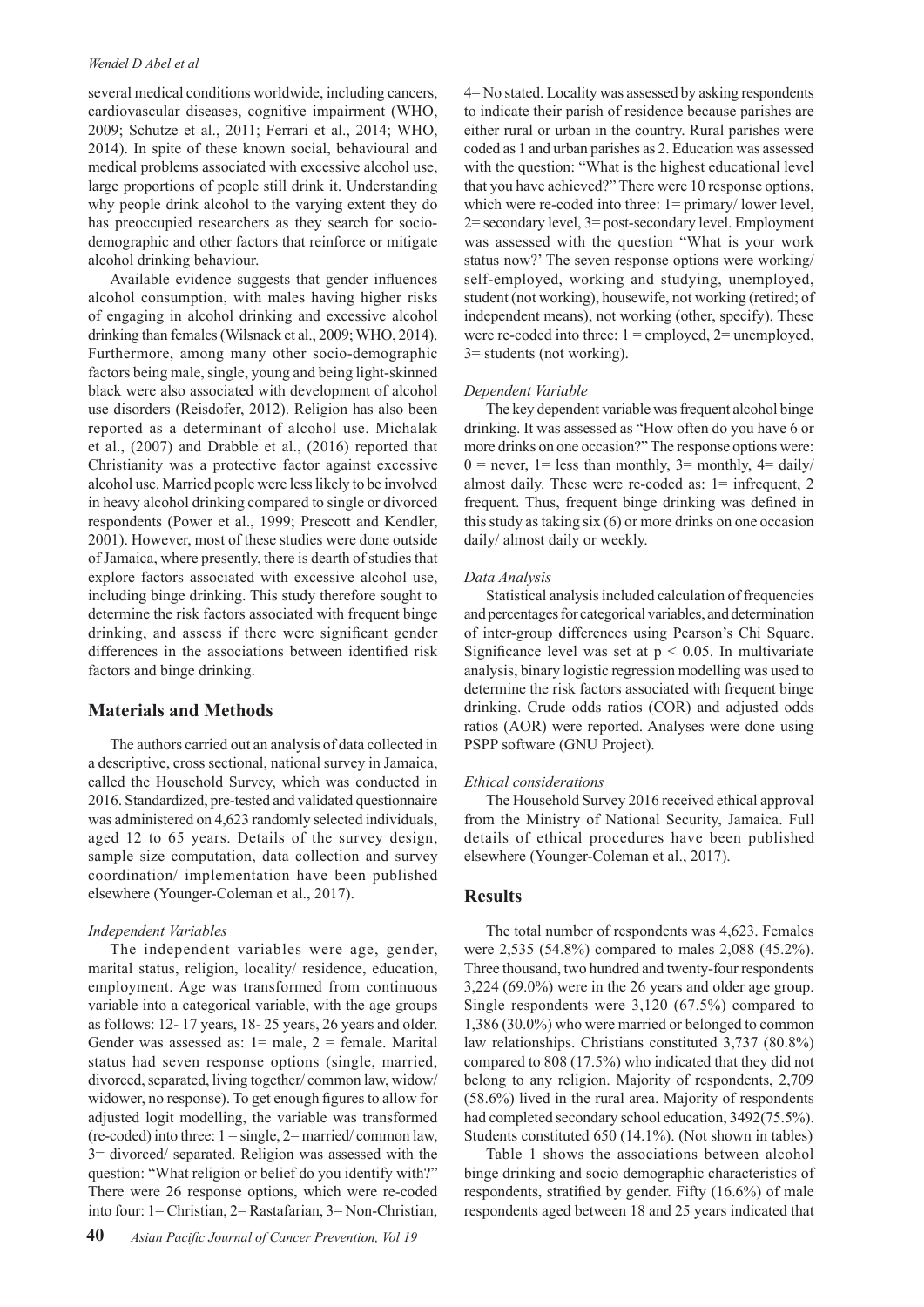|                    | Males      |                 | Females        |                 |  |
|--------------------|------------|-----------------|----------------|-----------------|--|
|                    | $n$ (%)    | $X^2$ (p value) | $n(^{0}/_{0})$ | $X^2$ (p value) |  |
| Age                |            | 11.11(0.004)    |                | 2.03(0.36)      |  |
| 12 to 17 yr        | 3(3.0)     |                 | 1(1.5)         |                 |  |
| 18 to 25 yr        | 50(16.6)   |                 | 11(4.7)        |                 |  |
| $\geq$ 26 yr       | 138 (13.2) |                 | 41 $(5.4)$     |                 |  |
| Marital status     |            | 2.57(0.28)      |                | 1.19(0.55)      |  |
| Single             | 141(14.1)  |                 | 37(5.3)        |                 |  |
| Married/common     | 46(11.1)   |                 | 16(4.7)        |                 |  |
| law                |            |                 |                |                 |  |
| Divorced/separated | 4(10.3)    |                 | 0(0.0)         |                 |  |
| Religion           |            | 3.15(0.37)      |                | 1.67(0.64)      |  |
| Christian          | 121(12.1)  |                 | 44 (4.7)       |                 |  |
| Rastafarian        | 9(16.7)    |                 | 0(0.0)         |                 |  |
| Non-Christian      | 0(0.0)     |                 | 0(0.0)         |                 |  |
| Not Stated         | 61(15.1)   |                 | 9(7.2)         |                 |  |
| Locality/residence |            | 3.15 (0.37      |                | 1.67(0.64)      |  |
| Rural              | 112(12.5)  |                 | 27(4.5)        |                 |  |
| Urban              | 79 (13.9)  |                 | 26(5.6)        |                 |  |
| Education          |            | 1.27(0.53)      |                | 5.53(0.06)      |  |
| Primary/lower      | 29(14.6)   |                 | 6(9.8)         |                 |  |
| Secondary          | 141 (12.6) |                 | 43(5.2)        |                 |  |
| Post-secondary     | 21(15.3)   |                 | 4(2.4)         |                 |  |
| Employment         |            | 12.85(0.002)    |                | 2.49(0.29)      |  |
| Employed           | 138 (13.4) |                 | 32(5.5)        |                 |  |
| Unemployed         | 49(16.0)   |                 | 19(4.9)        |                 |  |
| Student            | 4(3.3)     |                 | 2(1.9)         |                 |  |

Table 1. Frequent Alcohol Binge Drinking by Socio-demographic Characteristics of Respondents, Stratified by Gender, Jamaica, 2016

n, number; X<sup>2</sup>, Pearson's Chi Square

they experienced frequent binge drinking compared to 138 (13.2%) of males 26 years or older. In contrast, 11(4.7%) of females aged 18-25 opined that they experienced frequent binge drinking compared to 41 (5.4%) of older females. There was a significant association between age and frequent binge drinking among male respondents  $(X^2 = 11.11, p = 0.004)$  but not among females  $(X^2 = 2.03,$  $p = 0.00$ ). Similarly, there was a significant association between employment status and frequent binge drinking among male respondents ( $X^2 = 12.85$ ,  $p = 0.002$ ) but not among female respondents  $(X^2 = 2.49, p = 0.29)$ . On the other hand, 9.8% of females with primary education experienced frequent alcohol binge drinking compared to 2.4% of women with post-secondary education. There was no significant association between educational status and frequent binge drinking among males ( $X^2 = 1.27$ , p  $= 0.53$ ) and females ( $X^2 = 5.53$ , p = 0.06). There was a significant association between employment and frequent alcohol binge drinking for males ( $X^2 = 12.85$ , p = 0.002) but not for females ( $X^2 = 2.49$ ,  $p = 0.29$ ).

Table 2 portrays the multivariate logistic regression analysis of factors associated with frequent alcohol binge drinking among male respondents. Male respondents 12- 17 years were significantly less likely to experience frequent binge drinking compared to older males in the

unadjusted logit model (COR=  $0.21$ ,  $95\%$  CI=  $0.6$ -  $0.66$ ) but not in the adjusted logit model (AOR 0.51, 95% CI= 0.12- 2.13). Employed males were significantly more likely to engage in frequent binge drinking compared to students (who were not working) (COR= 4.60, 95%  $CI = 1.67 - 12.65$ ; AOR= 3.63, 95%CI= 1.05- 12.59).

Table 3 displays the multivariate logistic regression analysis of factors associated with frequent alcohol binge drinking among females in Jamaica. Age, marital status, locality/ residence and employment status had no significant association with frequent binge drinking among the females.

On the contrary, females who had primary or lower level education were 5.18 times as likely to indulge in frequent binge drinking compared to females who had post-secondary education (AOR= 5.18, 95%CI= 1.36- 19.65).

# **Discussion**

In this study, there was a significant difference in frequent binge drinking among male respondents from the different age groups ( $X^2 = 11.11$ ,  $p = 0.0004$ ). This finding differs from previous studies which documented that binge drinking was associated with young males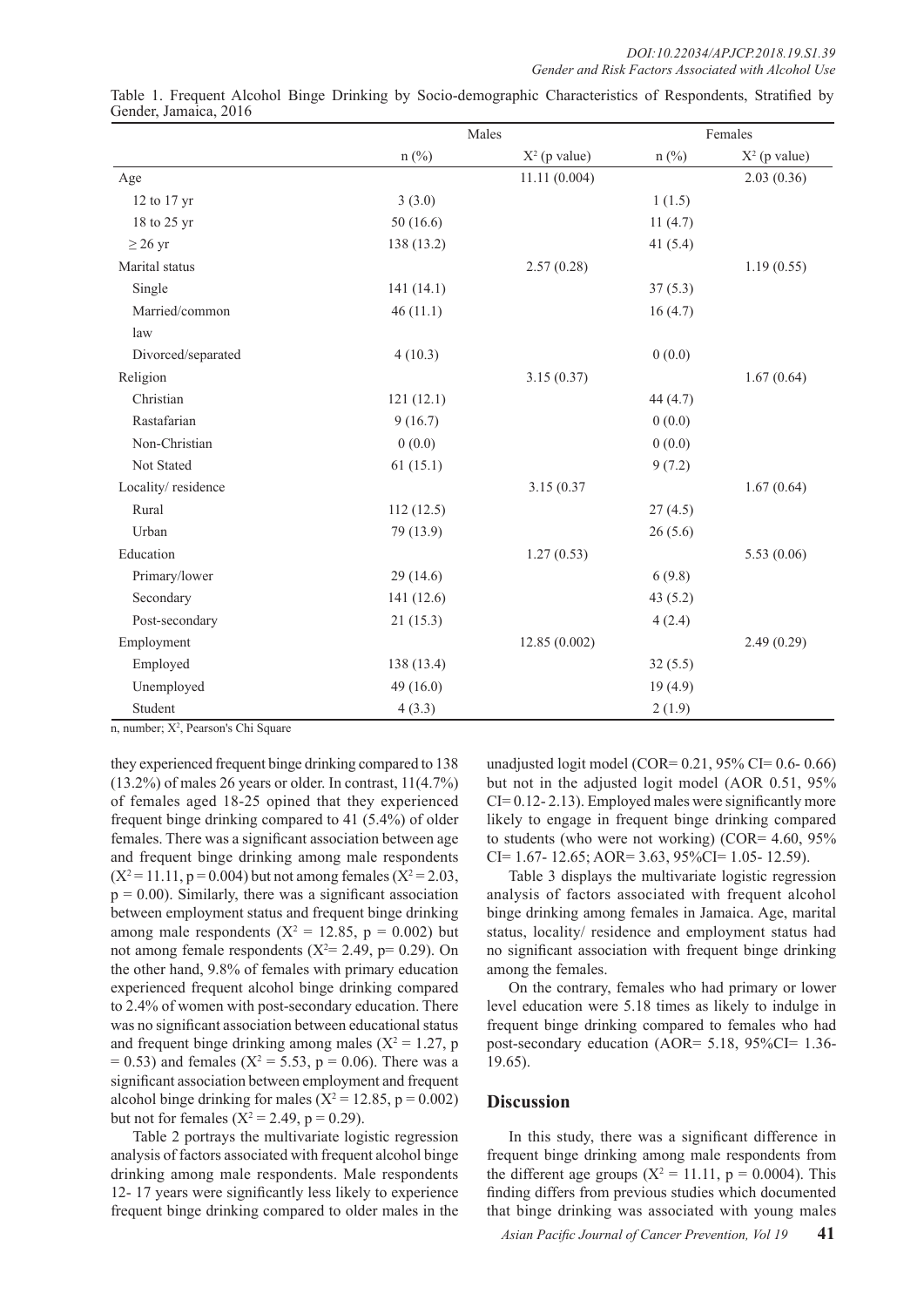# *Wendel D Abel et al*

| Table 2. Multivariate Logistic Regression Analysis of Factors Associated with Frequent Alcohol Binge Drinking<br>among Males in Jamaica, 2016 |  |  |  |  |  |
|-----------------------------------------------------------------------------------------------------------------------------------------------|--|--|--|--|--|
|                                                                                                                                               |  |  |  |  |  |

| Variable           | $n$ (%)    | COR (95% CI)         | AOR (95%CI)           |  |  |
|--------------------|------------|----------------------|-----------------------|--|--|
| Age                |            |                      |                       |  |  |
| 12-17 year         | 3(3.0)     | $0.21(0.6 - 0.66)$   | $0.51(0.12 - 2.13)$   |  |  |
| 18-25 years        | 50(16.0)   | $1.25(0.88 - 1.78)$  | $1.26(0.85 - 1.88)$   |  |  |
| 26 years/ older    | 138 (13.2) |                      | 1                     |  |  |
| Marital status     |            |                      |                       |  |  |
| Single             | 141(14.1)  | $1.43(0.50-4.09)$    | $1.59(0.55 - 4.61)$   |  |  |
| Married/common law | 46(11.1)   | $1.09(0.37 - 3.21)$  | $1.15(0.39 - 3.41)$   |  |  |
| Divorced/separated | 4(0.3)     | 1                    | 1                     |  |  |
| Religion           |            |                      |                       |  |  |
| Christian          | 121(12.1)  | $0.77(0.55 - 1.07)$  | $0.84(0.60 - 1.18)$   |  |  |
| Rastafarian        | 9(16.7)    | $1.12(0.52 - 2.41)$  | $1.11(0.51 - 2.40)$   |  |  |
| Non-Christian      | 0(.00)     |                      |                       |  |  |
| Not stated         | 61(15.1)   | 1                    | 1                     |  |  |
| Locality/residence |            |                      |                       |  |  |
| Rural              | 112(12.5)  | $0.89(0.65 - 1.21)$  | $0.91(0.66 - 1.25)$   |  |  |
| Urban              | 79 (13.9)  |                      | 1                     |  |  |
| Education          |            |                      |                       |  |  |
| Primary/lower      | 29(14.6)   | $0.95(0.52 - 1.74)$  | $0.88(0.47 - 1.66)$   |  |  |
| Secondary          | 141(12.6)  | $0.80(0.48 - 1.31)$  | $0.74(0.44 - 1.23)$   |  |  |
| Post-secondary     | 21(15.3)   | 1                    | $\mathbf{1}$          |  |  |
| Employment         |            |                      |                       |  |  |
| Employed           | 138 (13.4) | $4.60(1.67 - 12.65)$ | $3.63$ (1.05 - 12.59) |  |  |
| Unemployed         | 49(16.0)   | $5.67(2:00 - 16.08)$ | $3.97(1.15 - 13.69)$  |  |  |
| Student            | 4(3.3)     | $\mathbf{1}$         | $\mathbf{1}$          |  |  |

n, number; COR, crude odds ratio; AOR, adjusted odds ratio; yr, year

| Table 3. Multivariate Logistic Regression Analysis of Factors Associated with Frequent Alcohol Binge Drinking<br>among Females in Jamaica, 2016 |  |  |
|-------------------------------------------------------------------------------------------------------------------------------------------------|--|--|
|                                                                                                                                                 |  |  |
|                                                                                                                                                 |  |  |

| Variable               | $n\left(\frac{0}{0}\right)$ | COR (95% CI)         | AOR (95%CI)          |
|------------------------|-----------------------------|----------------------|----------------------|
| Age (Years)            |                             |                      |                      |
| 12-17 yr               | 1(1.5)                      | $0.26(0.04 - 1.95)$  | $0.40(0.04 - 4.36)$  |
| 18-25 yr               | 11(4.7)                     | $0.88(0.44 - 1.74)$  | $0.95(0.46 - 1.96)$  |
| $\geq$ 26 yr           | 41 $(5.4)$                  | 1                    |                      |
| <b>Marital Status</b>  |                             |                      |                      |
| Single                 | 37(5.3)                     |                      |                      |
| Married/common law     | 16(4.7)                     |                      |                      |
| Divorced/separated     | 0(0)                        | 1                    | 1                    |
| Religion               |                             |                      |                      |
| Christian              | 44(4.7)                     | $0.64(0.30 - 1.33)$  | $0.63(0.30 - 1.36)$  |
| Rastafarian            | 0(0)                        |                      |                      |
| Non-Christian          | 0(0)                        |                      |                      |
| Not stated             | 9(7.2)                      | 1                    | 1                    |
| Locality/residence     |                             |                      |                      |
| Rural                  | 27(4.5)                     | $0.79(0.45 - 1.37)$  | $0.75(0.42 - 1.32)$  |
| Urban                  | 26(5.6)                     | 1                    | 1                    |
| <b>Education Level</b> |                             |                      |                      |
| Primary/lower          | 6(9.8)                      | $4.50(1.22 - 16.53)$ | $5.18(1.36 - 19.65)$ |
| Secondary              | 43(5.2)                     | $2.25(0.80 - 6.35)$  | $2.47(0.86 - 7.08)$  |
| Post-secondary         | 4(2.4)                      | 1                    | 1                    |
| Employment             |                             |                      |                      |
| Employed               | 32(5.5)                     | $3.02(0.71 - 12.81)$ | 2.12 (0.37-12.29)    |
| Unemployed             | 19(4.9)                     | $2.68(0.61 - 11.70)$ | $1.69(0.30-9.64)$    |
| Student                | 2(1.9)                      | 1                    |                      |

n, number; COR, crude odds ratio; AOR, adjusted odds ratio; yr, year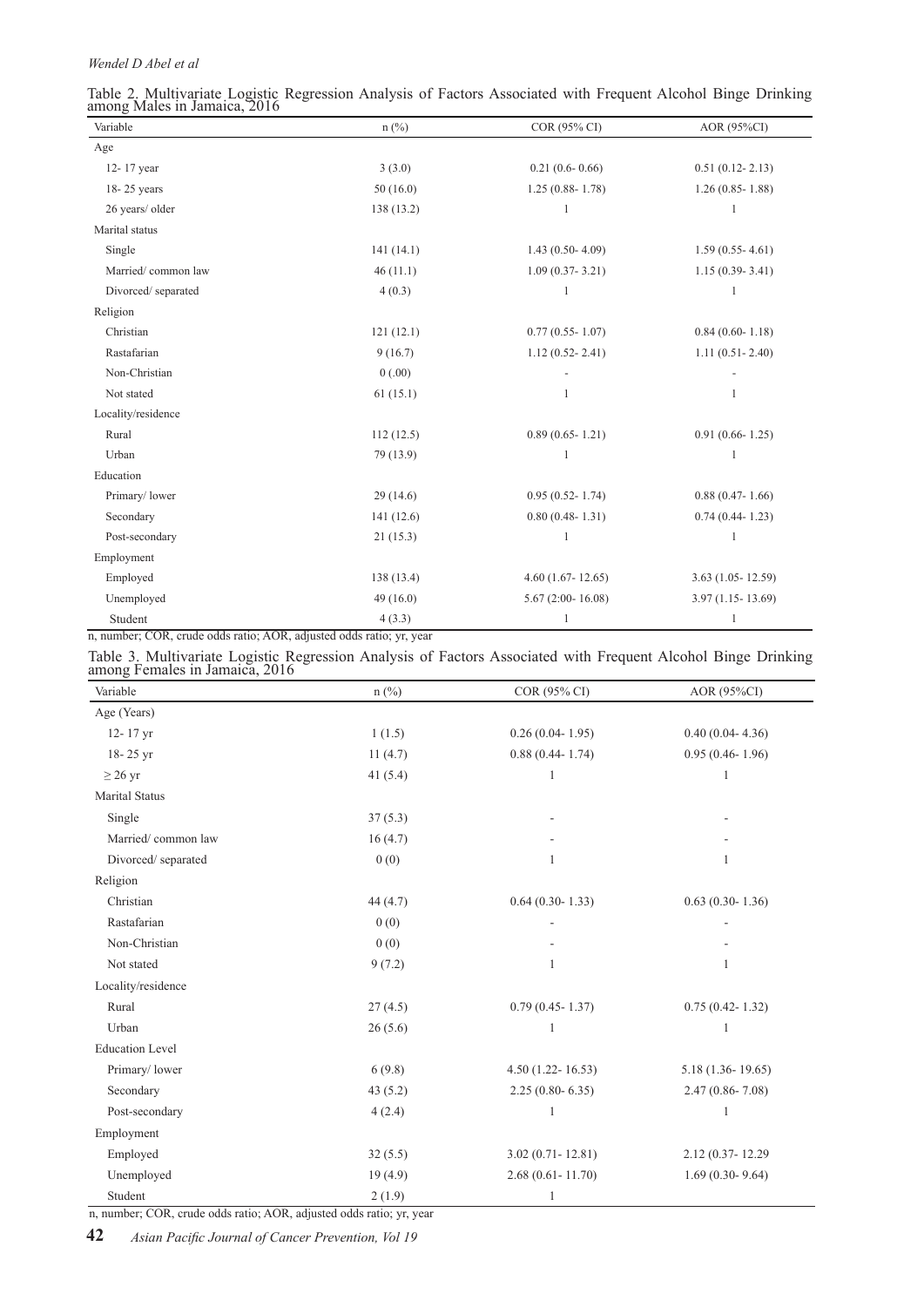(Reisdofer et al., 2012; WHO, 2014; Osaki et al., 2016). In the adjusted logit model, age had no significant association with frequent binge drinking for either males or females. This finding differs with findings from Nigeria (Lasebikan et al., 2016), Japan (Osaki et al., 2016), Brazil (Reisdofer et al., 2012), which indicate that younger age groups tend to engage more in binge drinking than older persons.

Among a Nigerian sample, Lasebikan et al., (2016) reported the risk factors to include unemployment, low socio-economic status and male gender. In this study, however, male respondents but not females, whether employed or unemployed, were more likely to be involved in binge drinking compared to students (non-working), indicating that employment is not a determinant of binge drinkers among Jamaica males. Alcohol use seems to be a component of the culture as it is used in festivals and ceremonies, as well as in ordinary everyday life. While employed males will have money to spend on alcohol, unemployed ones may have more time to spend drinking, and feelings of sadness and frustration associated with unemployment may further drive them into binge drinking, thus creating a vicious cycle.

In this study, marital status was not significantly associated with frequent binge drinking. This finding is at variance with other findings, which revealed significant associations between marital status and excessive alcohol use, with being married reducing the risks of excessive alcohol drinking compared to being single or divorced (Power et al., 1999; Prescott and Kendler, 2001; Lasebikan et al., 2016).

This study found no significant association between religion and binge drinking. In Jamaica, the vast majority of the population identifies with the Christian religion, but would refer to themselves as non-practising Christians. It is not known why their affiliation with Christianity has no significant association with binge drinking. However, this finding is at variance with studies in other countries, which report a significant association between religion and binge drinking, with Christianity being a protective factor against alcohol excessive use (Michalak et al., 2007; Drabble et al., 2016).

In this study, lower educational status, for females, was significantly associated with frequent binge drinking. This is consistent with studies elsewhere that found lower educational status to be a risk factor for alcohol use/ excessive alcohol use (Lasebikan et al., 2016).

In conclusion, the risk factor for frequent binge drinking among male respondents was being employed, while the risk factor for binge drinking among females was having primary or lower level education. This suggests that risk factors for frequent binge drinking in the Jamaican population differs by gender.

# **References**

- Dent CW, Grube JW, Biglan A (2005). Community level alcohol availability and enforcement of possession laws as predictors of youth drinking. *Prev Med*, **40**, 355-62.
- Drabble L, Trocki KF, Klinger JL (2016). Religiosity as a protective factor for hazardous drinking and drug use among sexual minority and heterosexual women: Findings

from the National Alcohol Survey. *Drug Alcohol Depend*, **161**, 127-34.

- Ferrari P, Licaj I, Muller DC, et al (2014). Lifetime alcohol use and overall and cause-specific mortality in the European prospective investigation into cancer and nutrition (EPIC) study. *BMJ Open*, **4**, e005245.
- Francis JM, Weiss HA, Mshana G, et al (2015). The epidemiology of alcohol use and alcohol use disorders among young people in Northern Tanzania. *PLoS One*, **10**, e0140041.
- Johnson LD, O'Malley PM, Bachman JG, Schlunberg JE (2009). Monitoring the future national survey on drug use, 1975- 2008. volume 1: Secondary schools students. Bethesda, Maryland: National institute on drug abuse, p 36.
- Kirby T, Barry AE (2012). Alcohol as a gateway drug: a study of US 12th graders. *J Sch Health*, **82**, 371-9.
- Lasebikan VO, Ola BA (2016). Prevalence and correlates of alcohol use among a sample of nigerian semirural community dwellers in Nigeria. *J Addict Med*, ID 2831594. DOI: http://dx.doi.org/10.1155/2016/2831594.
- Michalak L, Trocki K, Bond J (2007). Religion and alcohol in the U.S. National Alcohol Survey: How important is religion for abstention and drinking?. *Drug Alcohol Depend*, **87**, 268-80.
- Osaki Y, Kinjo A, Higuchi S, et al (2016). Prevalence and trends in alcohol dependence and alcohol use disorders in Japanese adults; results from periodical nationwide surveys. *Alcohol Alcohol*, **51**, 465–73.
- Prescott CA, Kendler KS (2001). Associations between marital status and alcohol consumption in a longitudinal study of female twins. *J Stud Alcohol*, **62**, 589-604
- Power C, Rodgers B, Hope S (1999). Heavy alcohol consumption and marital status: disentangling the relationship in a national study of young adults. *Addiction*, **94**, 1477-87.
- Reisdorfer E, Büchele F, Pires ROM, Boing AF (2012). Prevalence and associated factors with alcohol use disorders among adults: a population-based study in southern Brazil. *Rev Bras Epidemiol*, **15**, 582-94.
- Schütze M, Boeing H, Pischon T, et al (2011). Alcohol attributable burden of incidence of cancer in eight European countries based on results from prospective cohort study. *BMJ*, **7**, 342:d1584.
- Substance Abuse and Mental Health Services Administration (SAMHSA) (2015a). National survey on drug use and health (NSDUH). Table 2.41B-Alcohol use in lifetime, Past year, and past month among persons aged 12 or older, by demographic characteristics: Percentages, 2014 and 2015. Available at: https://www.samhsa.gov/data/sites/default/ files/NSDUH-DetTabs-2015/NSDUH-DetTabs-2015/ NSDUH-DetTabs-2015.htm#tab2-41b (Accessed on 22 September 2017).
- Substance Abuse and Mental Health Services Administration (SAMHSA) (2015b). National survey on drug use and health (NSDUH). Table 5.6A-Substance use disorder in past year among persons aged 18 or older, by demographic characteristics: Numbers in thousands, 2014 and 2015. Available at https://www.samhsa.gov/data/sites/default/files/ NSDUH-DetTabs-2015/NSDUH-DetTabs-2015/NSDUH-DetTabs-2015.htm#tab5-6a (Accessed on 22 September 2017).
- Wilsnack RW, Wilsnack SC, Kristjanson AF, Vogeltanz-Holm ND, Gmel G (2009). Gender and alcohol consumption: patterns from the multinational genacis project. *Addiction*, **104**, 1487–1500.
- World Health Organisation (2009). Alcohol and injuries: Emergency department studies in an international perspective. Geneva: World Health Organization.
- World Health Organization (2014). Global status report on alcohol and health – 2014. Geneva: World Health